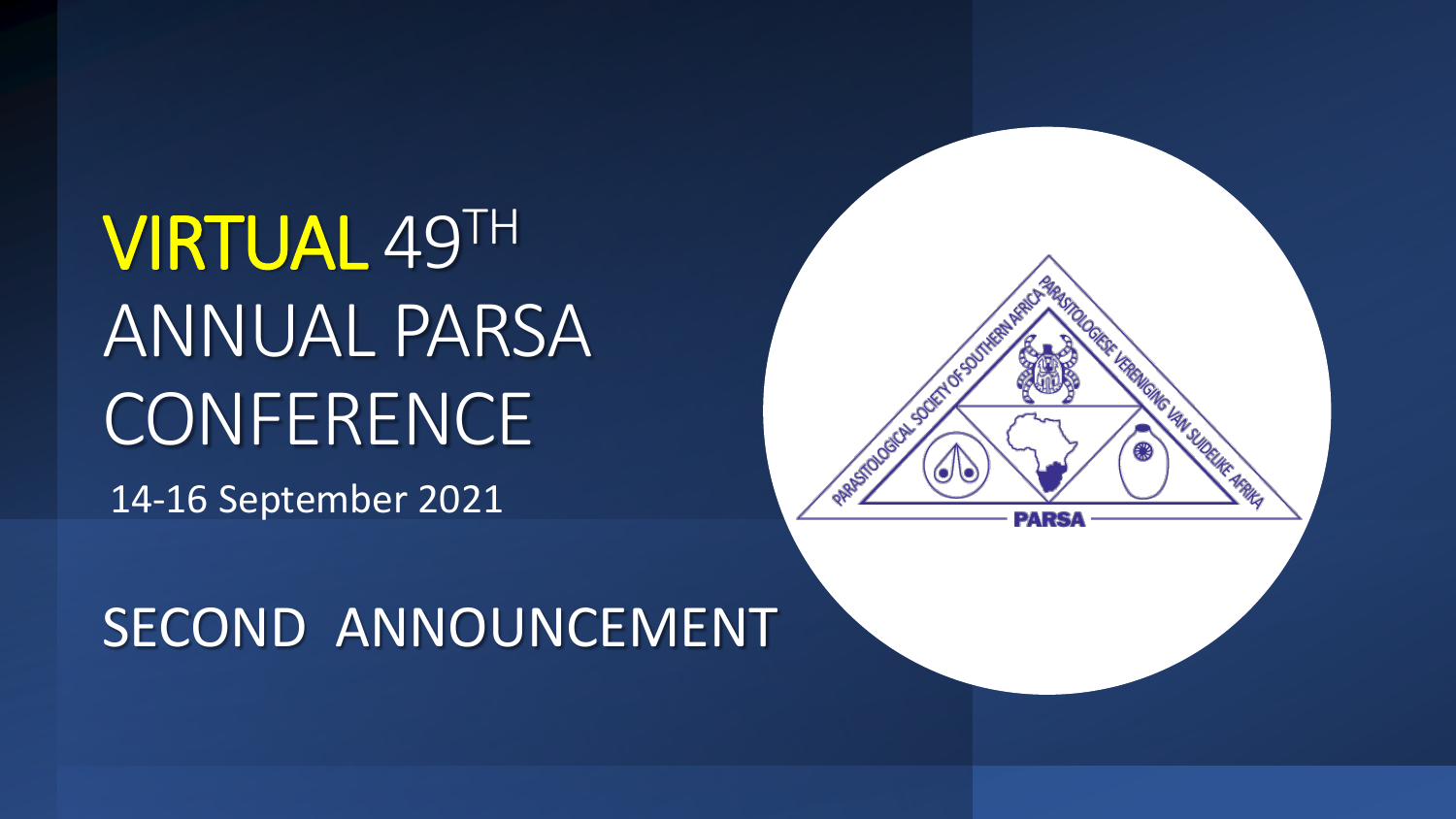# Message from the President

Dear Fellow Parasitologists,

The Parasitological Society of Southern Africa (PARSA) is delighted to invite you to the 49<sup>th</sup> Annual and 1st Virtual PARSA Conference.

Due to an overwhelming number of abstract submissions, we have decided to split the conference over three half day sessions.

The new dates are 14, 15 & 16 September 2021. The PARSA Annual General Meeting will be held at the end of the last session on 16 September 2021.

Attendance to the full virtual conference will be free to all PARSA members - registration fees will be subsidized by PARSA. Registration for all non-members will be R500 pp. Registration is open. <https://www.savetcon-admin.co.za/Register/main.php>

I am looking forward to a productive and interactive Conference and am confident that you will all enjoy and contribute to the PARSA 2021 Conference.

Prof. Sonja Matthee

PARSA President



*Prof. Sonja Matthee*

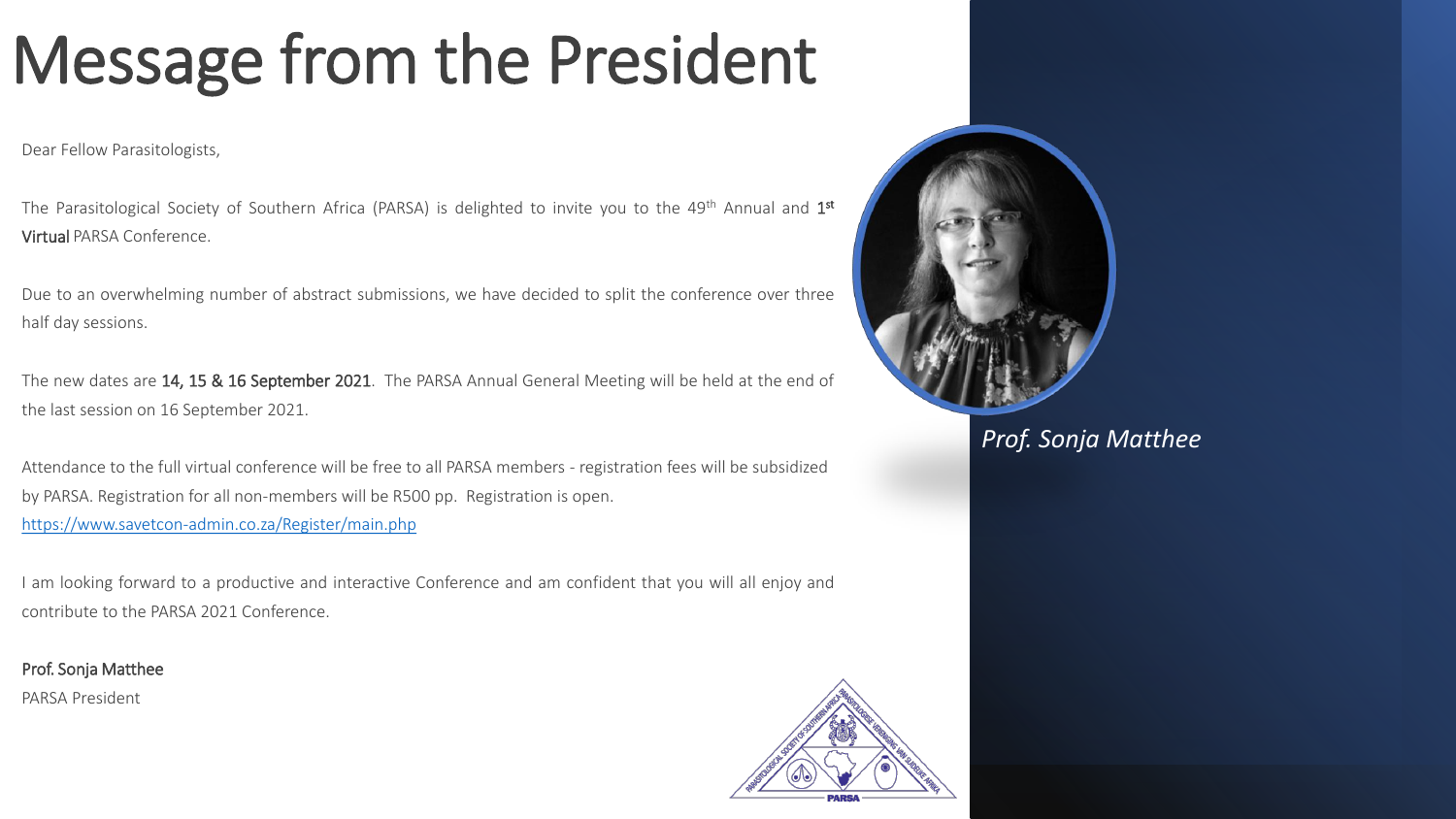## Programme

| DAY 1-TUESDAY 14 SEPTEMBER 2021 |                                                                                                                    |  |
|---------------------------------|--------------------------------------------------------------------------------------------------------------------|--|
| 09h00                           | Introduction & Housekeeping (SAVETCON)                                                                             |  |
| 09h05                           | Welcome & Opening (Prof. Sonja Matthee)                                                                            |  |
| 09h15                           | Keynote - A Journey Full of Amazing Parasites and One Health<br>Lessons Learned (Prof. Patricia Conrad (DVM, PhD)) |  |
| 10h00                           | Oral Presentations x 3                                                                                             |  |
| 10h30                           | Question & Answer session                                                                                          |  |
| 10h45                           | <b>Break</b>                                                                                                       |  |
| 11h00                           | Oral Presentations x 3                                                                                             |  |
| 11h30                           | Question & Answer session                                                                                          |  |
| 11h45                           | Poster Presentation Speed Session (4 Posters)                                                                      |  |
| 12h00                           | <b>Lunch Break</b>                                                                                                 |  |
| 12h30                           | Oral Presentations x 3                                                                                             |  |
| 13h00                           | Question & Answer session                                                                                          |  |
| 13h15                           | Close of Day 1                                                                                                     |  |
| 19h00                           | PARSA Student Member Event (students and postdocs only)                                                            |  |

|       | DAY 2 - WEDNESDAY 15 SEPTEMBER 2021           |
|-------|-----------------------------------------------|
| 08h00 | Introduction & Housekeeping (SAVETCON)        |
| 08h05 | Oral Presentations x 3                        |
| 08h35 | Question & Answer session                     |
| 08h50 | Oral Presentations x 3                        |
| 09h20 | Question & Answer session                     |
| 09h35 | <b>Break</b>                                  |
| 09h50 | Oral Presentations x 3                        |
| 10h20 | Question & Answer session                     |
| 10h35 | Oral Presentations x 3                        |
| 11h05 | Question & Answer session                     |
| 11h20 | Poster Presentation Speed Session (3 Posters) |
| 11h35 | Lunch Break                                   |
| 12h00 | Oral Presentations x 3                        |
| 12h30 | Question & Answer session                     |
| 12h45 | Oral Presentations x 3                        |
| 13h20 | Question & Answer session                     |
| 13h35 | Close of Day 2                                |

#### DAY 3 – THURSDAY 16 SEPTEMBER 2021

| 08h00 | Introduction & Housekeeping (SAVETCON) |
|-------|----------------------------------------|
| 08h05 | Oral Presentations x 3                 |
| 08h35 | Question & Answer session              |
| 08h50 | Oral Presentations x 3                 |
| 09h20 | Question & Answer session              |
| 09h35 | <b>Break</b>                           |
| 09h50 | Oral Presentations x 3                 |
| 10h20 | Question & Answer session              |
| 10h35 | Oral Presentations x 3                 |
| 11h05 | Question & Answer session              |
| 11h20 | Oral Presentations x 3                 |
| 11h35 | Question & Answer session              |
| 11h50 | Lunch Break                            |
| 13h00 | PARSA AGM & Prize giving               |

PARSA STUDENT EVENT "From the Horse's Mouth" with Dr Sarah L. Poynton 19h00-21h00 | Tuesday 14 September 2021 [RSVP by 31 August 2021](https://www.savetcon-admin.co.za/Register/main.php)